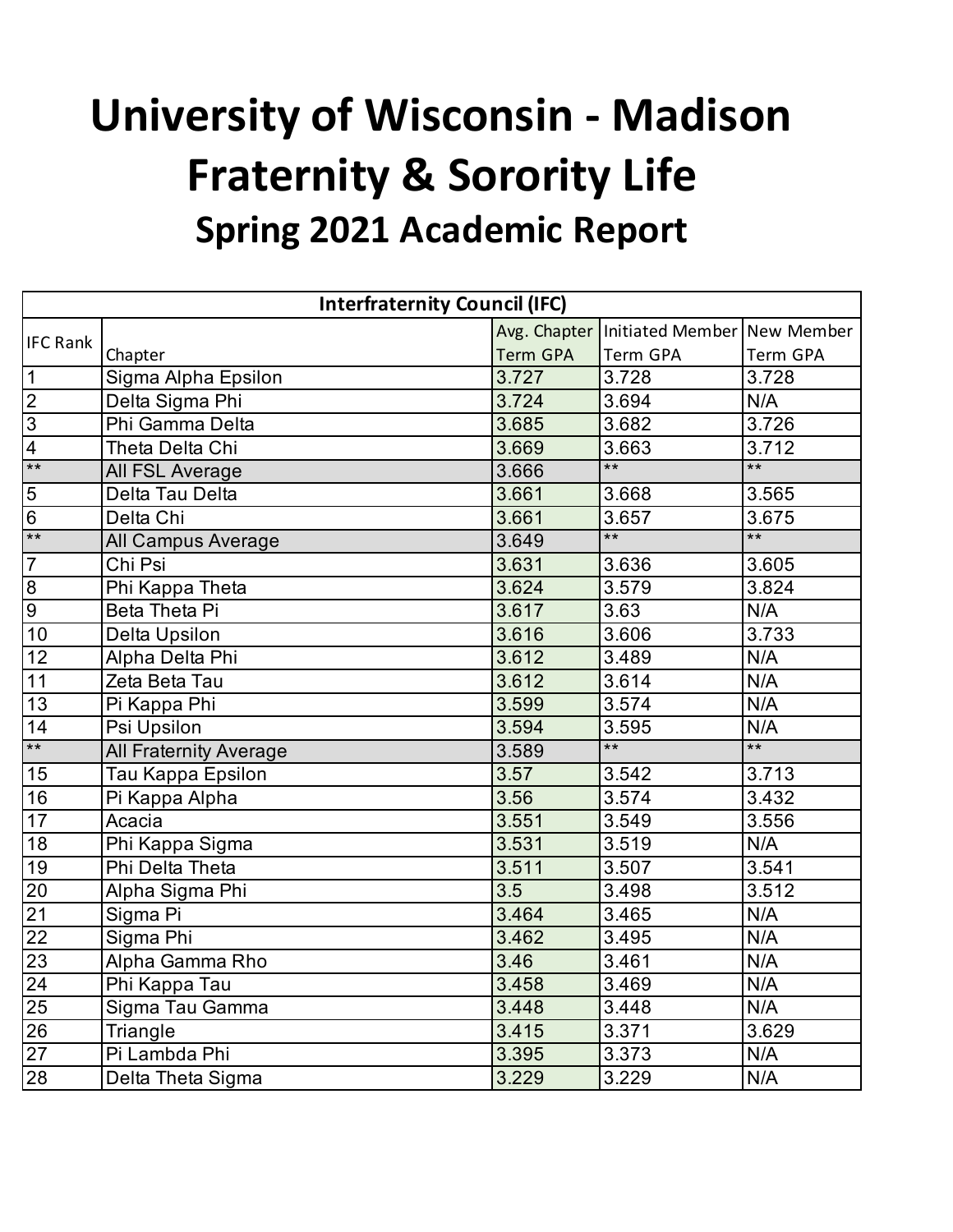| <b>Multicultural Greek Council (MGC)</b> |                                                  |          |                                          |          |
|------------------------------------------|--------------------------------------------------|----------|------------------------------------------|----------|
| <b>MGC</b>                               |                                                  |          | Avg. Chapter Initiated Member New Member |          |
| Rank                                     | Chapter                                          | Term GPA | Term GPA                                 | Term GPA |
| $\mathbf{1}$                             | Kappa Delta Chi Sorority, Inc.                   | 3.788    | 3.768                                    | N/A      |
| $**$                                     | All Sorority Average                             | 3.711    | $***$                                    | $***$    |
| $\overline{2}$                           | Sigma Psi Zeta Sorority, Inc.                    | 3.689    | 3.719                                    | N/A      |
| $**$                                     | All FSL Average                                  | 3.666    | $***$                                    | $***$    |
| $***$                                    | All Campus Average                               | 3.649    | $***$                                    | $***$    |
| 3                                        | Lambda Theta Alpha Latin Sorority, Inc.          | 3.609    | 3.389                                    | 3.688    |
| $***$                                    | All Fraternity Average                           | 3.589    | $***$                                    | $***$    |
| $\overline{\mathbf{4}}$                  | Sigma Lambda Beta International Fraternity, Inc. | 3.576    | 3.576                                    | N/A      |
| 5                                        | Delta Phi Lambda Sorority, Inc.                  | 3.567    | 3.56                                     | N/A      |
| 6                                        | Chi Sigma Tau National Fraternity, Inc.          | 3.562    | 3.572                                    | N/A      |
| 7                                        | alpha Kappa Delta Phi Sorority, Inc.             | 3.512    | 3.513                                    | N/A      |
| 8                                        | Lambda Theta Phi Latin Fraternity Inc.           | 3.439    | 3.479                                    | N/A      |
| 9                                        | Sigma Lambda Gamma National Sorority, Inc.       | 3.397    | 3.359                                    | 3.466    |
| 10                                       | Alpha Pi Omega Sorority, Inc.                    | 3.367    | 3.368                                    | N/A      |
| 11                                       | Gamma Alpha Omega Sorority, Inc.                 | 3.197    | 3.17                                     | N/A      |
| 12                                       | Lambda Phi Epsilon Fraternity, Inc.              | 3.165    | 3.165                                    | N/A      |

| <b>National Pan-Hellenic Council (NPHC)</b> |                                  |                 |                                              |          |
|---------------------------------------------|----------------------------------|-----------------|----------------------------------------------|----------|
| <b>NPHC</b>                                 |                                  |                 | Avg. Chapter   Initiated Member   New Member |          |
| Rank                                        | Chapter                          | <b>Term GPA</b> | Term GPA                                     | Term GPA |
| $\mathbf{1}$                                | Alpha Kappa Alpha Sorority, Inc. | 3.714           | 3.677                                        | N/A      |
| $***$                                       | <b>All Sorority Average</b>      | 3.711           | $***$                                        | $***$    |
| $**$                                        | All FSL Average                  | 3.666           | $***$                                        | $***$    |
| $***$                                       | All Campus Average               | 3.649           | $***$                                        | $***$    |
| $***$                                       | <b>All Fraternity Average</b>    | 3.589           | $***$                                        | $***$    |
| $\overline{2}$                              | Delta Sigma Theta Sorority Inc.  | 3.533           | 3.534                                        | N/A      |
| $\overline{3}$                              | Delta Sigma Theta Sorority, Inc. | N/A             | N/A                                          | N/A      |
| $\overline{4}$                              | Alpha Phi Alpha Fraternity Inc.  | 3.39            | 3.39                                         | N/A      |
| 5                                           | Zeta Phi Beta Sorority Inc.      | N/A             | N/A                                          | N/A      |
| 6                                           | Kappa Alpha Psi Fraternity, Inc. | 3.145           | 3.146                                        | N/A      |
| $\overline{7}$                              | Phi Beta Sigma Fraternity Inc.   | 3.087           | 2.961                                        | N/A      |